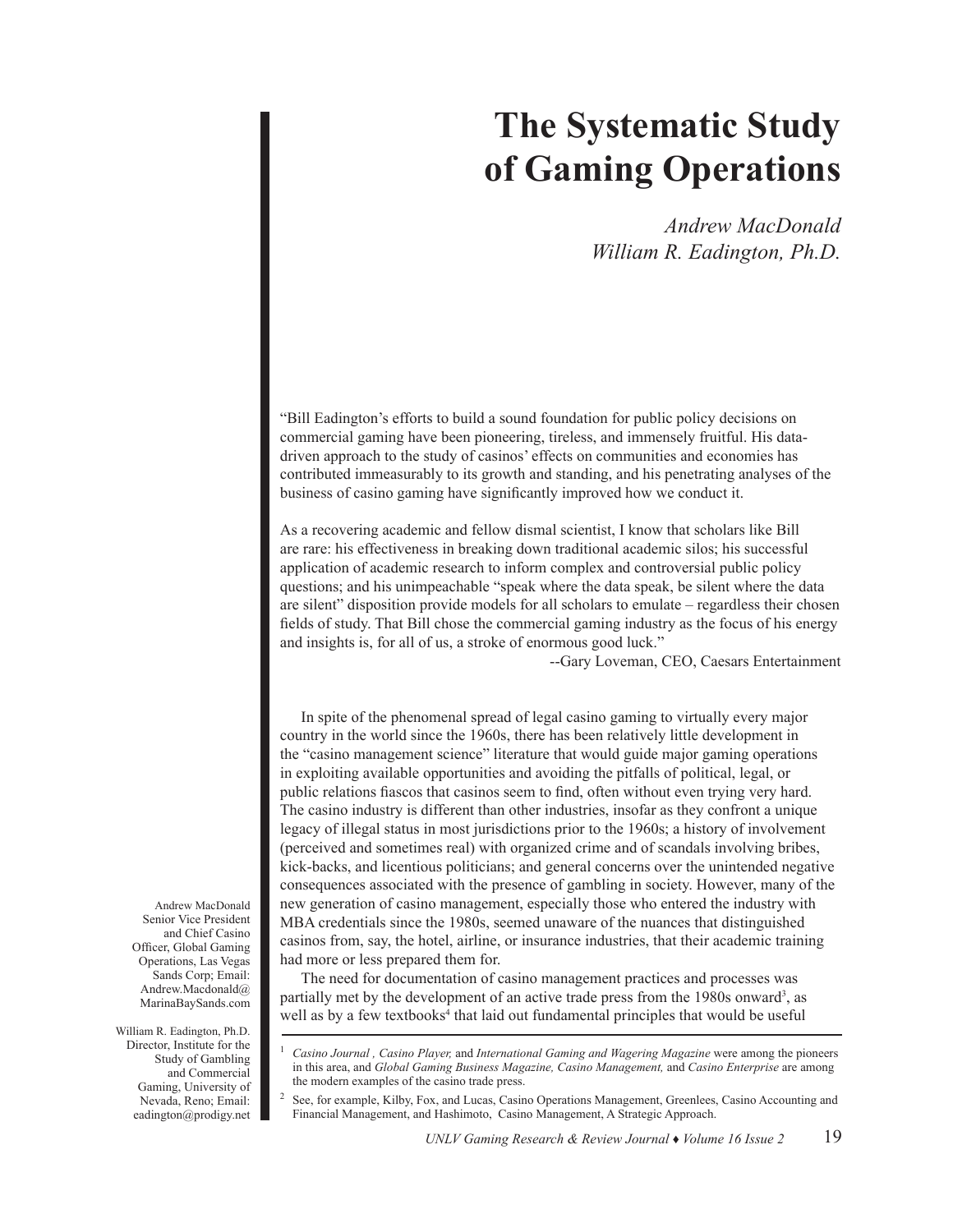for beginning casino managers and executives as well as college students. Trade

publications, relying heavily on interviews with gaming industry executives and with company profiles, provided interesting anecdotes, examples, and success stories, but often lacked the kind of conceptual foundation that would substantially benefit senior management. There was a clear need for more rigorous material, especially at a level where it could be incorporated into training processes and academic programs that could influence the level of sophistication of management practices in the casino industry, and the ability of industry leaders to cross-fertilize developing management and marketing concepts from other service industries.

Noting this shortcoming, this article's co-authors began addressing some specific strategic issues confronted by gaming companies who were often confronting new projects in jurisdictions that had just legalized gaming for the first time, or were liberalizing their gaming laws to capture greater economic benefits from this popular but controversial industry.

Professor Eadington's and Mr. MacDonald's professional relationship began in the early 1990s, but blossomed in 1999 when Andrew MacDonald agreed to become the co-moderator of the rigorous ten-day-long annual Executive Development Program sponsored by the University of Nevada, Reno. This partnership followed the untimely passing of the original co-founder and co-moderator of the Program, Nigel Kent-Lemon of the U.K. MacDonald, who had gone through the EDP program in 1992, already had extensive casino management and regulatory experience in Australia, and was well positioned to be the "inside man" to address a wide variety of management and strategic issues typically confronted by casino organizations. Eadington, a lifetime academic and economist, was the "outside man," having built his research and consulting career around a wide variety of public policy oriented studies on the legalization and regulation of casino gaming, as well as on the economic and social impacts associated with casinos and gambling in general. He was also pretty good at

encouraging other academics to become seriously involved with gambling research in their own areas of interest. In the context of the Executive Development Program, this complementarity allowed MacDonald and Eadington to present very diversified perspectives on the challenges that confront casino managers and executives, not only in their daily and annual operations, but also in positioning themselves to enter into new gaming markets, to understand cultural differences as they apply to casino customers, employees, and organizations in different parts of the world, and to gain a better understanding of dealing with legislators and regulators in a wide variety of jurisdictions globally.

Beginning in the mid-2000s, MacDonald and Eadington (hereinafter "we") coauthored a series of articles that looked at many different aspects of the gaming industry; all were published in Global Gaming Business Magazine. Each was a seemingly a oneoff piece that attempted to address an issue of some relevance at the time. However when looking back at those articles it is clear that we had in fact embarked on a systematic study of gaming operations – though we did not recognize it at the time.

In our first effort, we looked at assessing opportunities in new jurisdictions—a situation that arose mostly as a consequence of significant investment opportunities occurring outside of mature markets. We contended that any gaming company considering such development opportunities in "foreign" jurisdictions—and wanting to

20 *UNLV Gaming Research & Review Journal* ♦ *Volume 16 Issue 2*

*There was a clear need for more rigorous material, especially at a level where it could be incorporated into training processes and academic programs that could influence the level of sophistication of management practices in the casino industry, and the ability of industry leaders to crossfertilize developing management and marketing concepts from other service industries.* 

*... we looked at developing a highly targeted and focused development approach for gaming projects. That approach was LASER focused – considering factors such as Location, Access, Scale, Entertainment and Range.*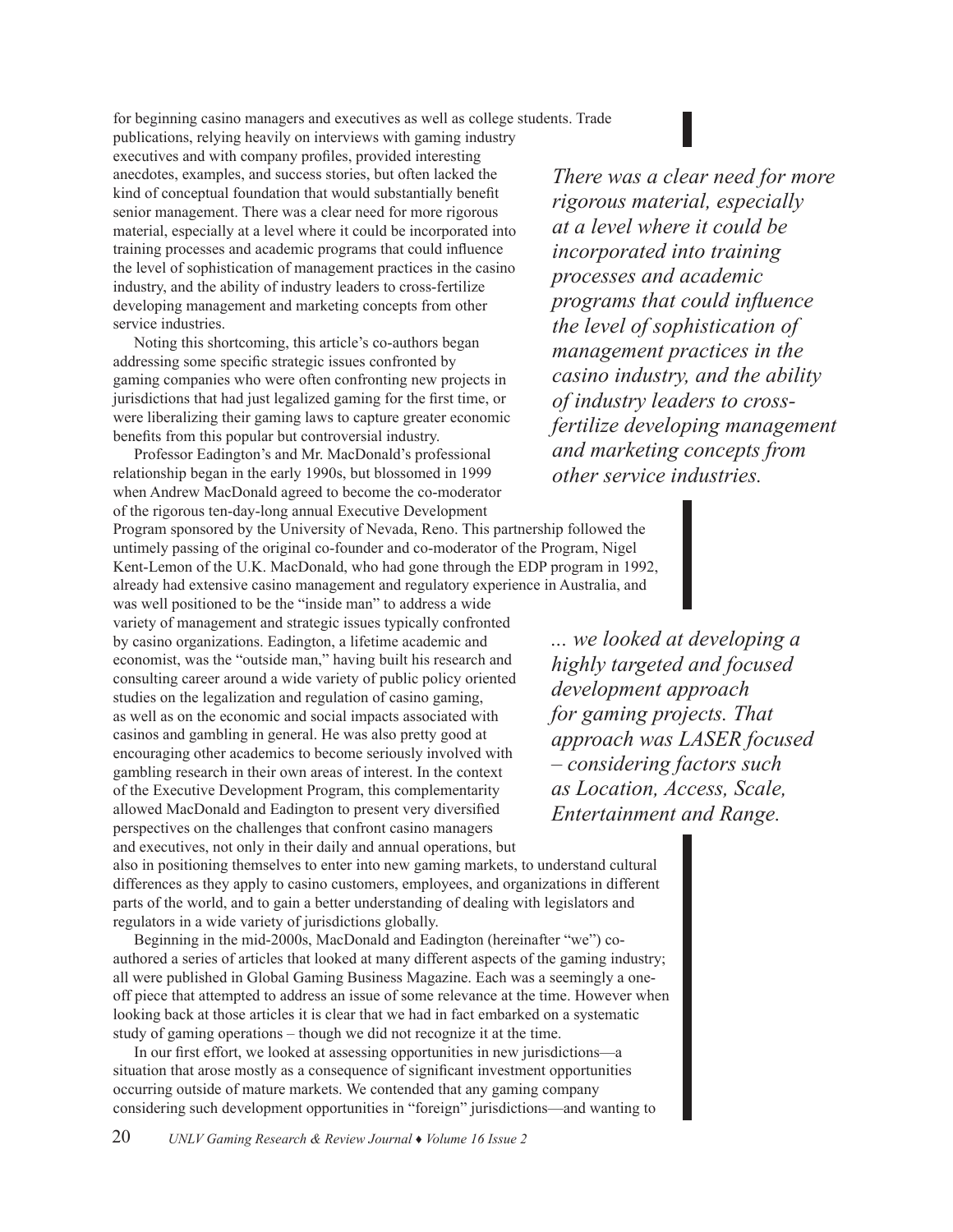compare them against other potential investments—should first establish a framework against which the risks and potential rewards of such propositions may be tested. That

*Beginning in the mid-2000s, MacDonald and Eadington (hereinafter "we") co-authored a series of articles that looked at many different aspects of the gaming industry; all were published in Global Gaming Business Magazine. Each was a seemingly a one-off piece that attempted to address an issue of some relevance at the time. However when looking back at those articles it is clear that we had in fact embarked on a systematic study of gaming operations – though we did not recognize it at the time.* 

> *PAINT is an acronym that is useful when considering attributes that need to be promoted and addressed by a gaming company when developing or considering concepts for a new Integrated Resort with casino in a jurisdiction that is considering – or has recently authorized – casino gaming. PAINT stands for Partners, Architecture, Investment, Novelty and Tourism.*

framework should realistically assess the company's vision, core competencies, expertise, and strategic goals. Beyond that, there is also a need to establish which of all the alternative opportunities the company may – or should – pursue. In other words – picking winners.<sup>3</sup>

The factors influencing this kind of decision-making are geographic, cultural, political, legal, and legislative. The assessment process for "foreign" projects should also evaluate the challenges posed by foreign language (if relevant), the jurisdiction's foreign investment criteria, the market's likely competitive dynamics, and expected market demand. When an opportunity emerges that appears to be attractive and generally meets the company's framework, then much more detailed information gathering and analysis becomes necessary.

Secondly, we looked at developing a highly targeted and focused development approach for gaming projects. That approach was LASER focused – considering factors such as Location, Access, Scale, Entertainment and Range. This effectively considered assessing the process of determining which sites might offer the best prospects for the casino developer. The most desirable characteristics for a site or venue are those with a great location with a dense population surrounding the site and a site that is highly visible and easily accessible. The site should provide the spatial characteristics most suited to the development and preferably provide expansion opportunities for future growth. It is also preferable for the site to be located in an existing business, leisure or entertainment precinct within the region and complement the range of facilities already on offer.<sup>4</sup>

Next we moved on to painting the right picture for gaming developments. PAINT is an acronym that is useful when considering attributes that need to be promoted and addressed by a gaming company when developing or considering concepts for a new Integrated Resort with casino in a jurisdiction that is considering – or has recently authorized – casino gaming. PAINT stands for Partners, Architecture, Investment, Novelty and Tourism. For many jurisdictions considering gaming legislation for the first time, it is the Tourism element that really makes this worthwhile. If casinos can generate substantial impacts on their regional or national tourism sectors, then the resulting economic benefits will be both direct (new capital investments, job creation, tax revenue generation, spill-over tourism benefits to the rest of the region) and indirect (multiplier effects as higher incomes earned in the casinos and resorts are spent throughout the jurisdiction, leading to increased local affluence and employment.) One can readily point to the experience of Las Vegas, Atlantic City, Biloxi,

Connecticut, and Macao to illustrate the potential strength of these forces.<sup>5</sup>

<sup>3</sup> Gaming opportunities in developing markets: Picking winners. (2006, February). *Global Gaming Business Magazine.*

<sup>4</sup> LASER: Developing a highly targeted and focused development approach. (2006, February). *Global Gaming Business Magazine.*

<sup>5</sup> Painting the right picture for gaming developments in international jurisdictions. (2006, April). *Global Gaming Business Magazine.*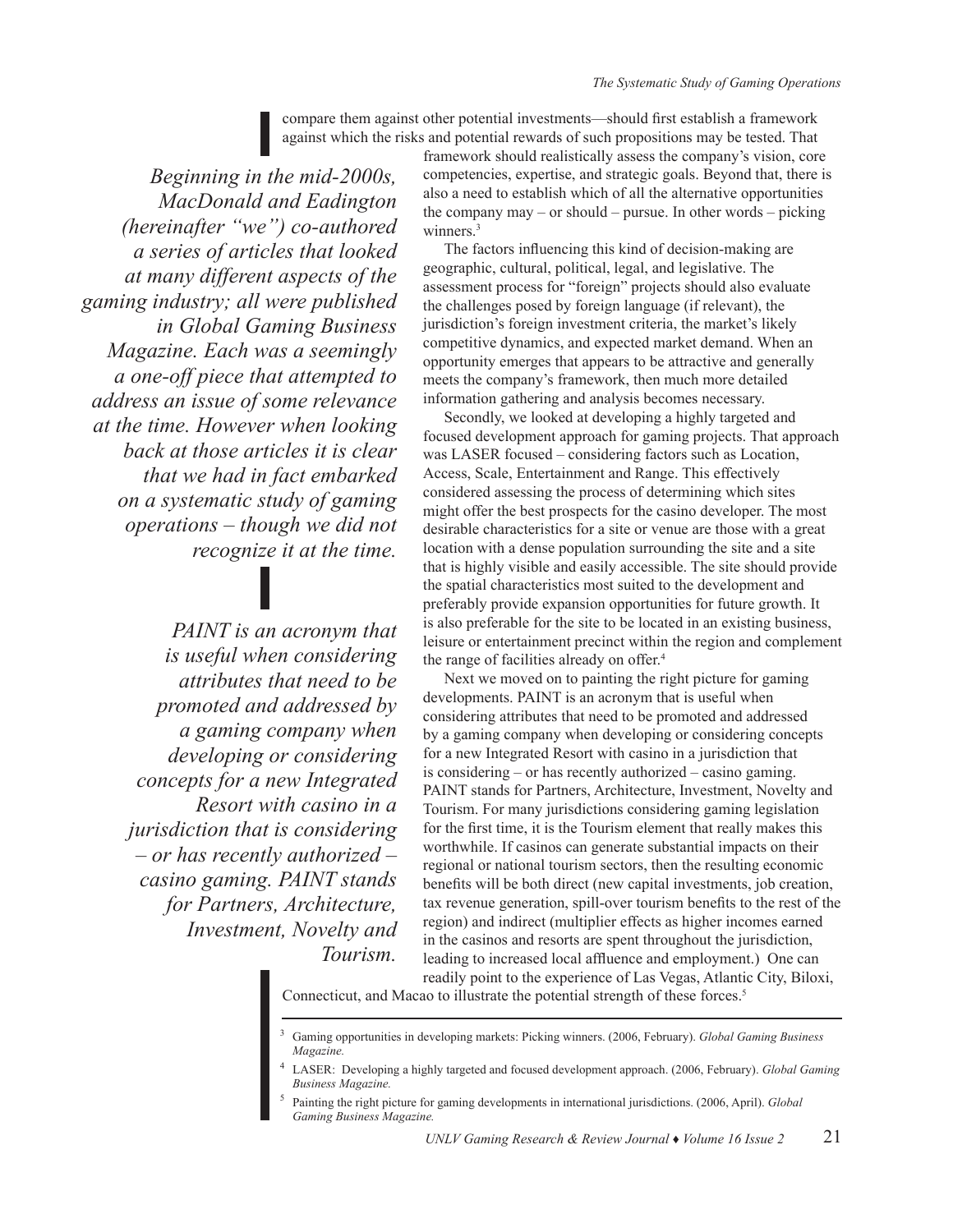However, without a significant tourism dimension, the picture might become more one of PAIN, and there may only be limited opportunity for the developers or government to promote the real economic benefits from casinos over the perceived and actual social costs, especially in the face of church opposition or an aggressive anti-gaming constituency. Generally speaking, it is easier to sell the concept of legal casinos when most of the clientele will be

coming across state, provincial, or national borders. If, on the other hand, the great majority of customers are locals, then legalization may still be warranted based on freedom

of individual choice and import substitution. But clearly, the economic benefits to the region will be markedly less dramatic. This can be seen with most urban casinos (Detroit, Sydney, Montreal), riverboat casinos (Illinois, Indiana, Missouri, Iowa), and other locally oriented casinos (most tribal operations, Colorado, Manitoba, Alberta, provincial casinos in the U.K., etc.)

Having established the jurisdiction, the actual location and convinced the various government authorities, we then moved on to further discuss the merits of Integrated Resort Development.<sup>6</sup> One of the buzzwords that has come into general usage in the world of legal gambling is that of Integrated Resorts (or IRs as they are sometimes known). The notion of Integrated Resorts came into prominence with the bid process for the two Singapore Casino licenses in the 2000s. The Singaporean government as early as 2004 made it quite clear that what they did not want was "just" casinos or resort facilities dominated by their casino operations, so they mandated that only a very small proportion of the actual physical facilities would be for casino utilization. The rest would be support

facilities and consumer oriented amenities that would dominate the developments. The Singapore authorities therefore set up a licensing structure that mandated that less than ten percent of the gross floor area would be for casino use – the rest would be for hotels, theaters, convention centers, theme parks, museums, retail, and food and beverage offerings. The scale and mix of amenities and assets as well as their ability to act as catalysts that can transform a region's economy are what makes such developments distinct from traditional casinos and casino-hotel complexes. Singapore, as an example, when it decided to establish two Integrated Resorts in the city-state, did so on the basis of the potential visitor impacts and the positive effects they would have on Singapore's economy as well as its image. Singapore's goal was to triple its tourist numbers over a period of twelve years and to more than triple the resulting economic impact by attracting higher spending and thus higher value visitors to that

*If ... the great majority of customers are locals, then legalization may still be warranted based on freedom of individual choice and import substitution. But clearly, the economic benefits to the region will be markedly less dramatic.* 

*... we proceeded to consider various issues that might impact the operation or the competitive dynamic of such developments. One important case study was Macau – where the focus of their analysis was on the scarce resources of licenses, land and labor.* 

country. Following their openings in 2010, the two IRs have been critical in achieving that objective and will likely contribute more than fifty percent to Singapore's long term tourism goal by 2015.

Now having also established a model for casino development, we proceeded to consider various issues that might impact the operation or the competitive dynamic of such developments. One important case study was Macau – where the focus of their analysis was on the scarce resources of licenses, land and labor. As it has since played out – all of these factors have borne serious consideration for the concessionaires and also for those looking on from the outside wanting to get in. They wrote at the time – in 2006 – about Macau being a lesson in scarcity and abundance: the scarcity of licenses, land and labor – against the abundance of a huge market sitting right on Macau's doorstep.

<sup>6</sup> "Everything to Everybody: The Case for Integrated Resorts. (2008, November). *Global Gaming Business Magazine.*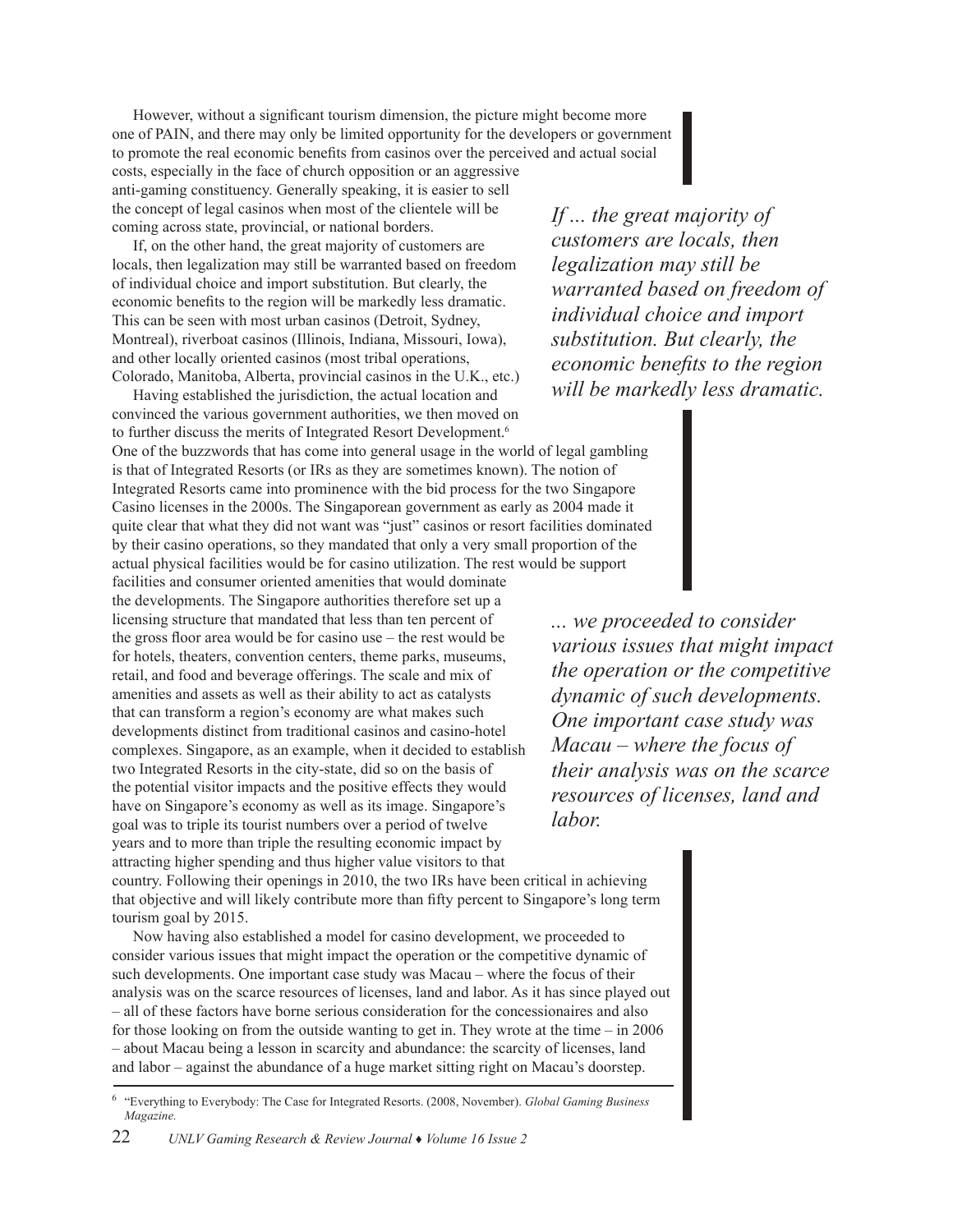The Macau and Chinese governments have demonstrated a willingness to allow Macau to evolve quickly into a showcase for the "one country - two systems" approach with many issues being resolved to ensure success. Macau's future appeared bright back in mid-2006 and the evolution and transformation of that market has truly been awe inspiring, though many of the suggested problems still lurk in the background.

However many forget that even for Macau there was a period of concern that needed to be addressed, especially in 2008. Most of the concerns of the skeptics at the time stemmed from what we called the C8: Competition, Costs, Constraints (labor and infrastructure), Commission rates, Consumer profiles, Capital crunch, Credit availability, and China. The relative importance of each element in the C8 may differ from observer to observer. However, there was little doubt that these factors were significantly

*... many forget that even for Macau there was a period of concern that needed to be addressed, especially in 2008. Most of the concerns of the skeptics at the time stemmed from what we called the C8: Competition, Costs, Constraints (labor and infrastructure), Commission rates, Consumer profiles, Capital crunch, Credit availability, and China.* 

contributing to a cautionary sentiment among a growing number of observers regarding Macau's future. Our point at the time – in regard to the question of "Confidence or Crisis" – was one of confidence in Macau that readily arose from the amazing successes achieved to date. It was and still is a tiny city-state that had quickly transformed from a sleepy backwater to a thriving entertainment center with billions being invested in magnificent resort developments. In our view there was no Crisis yet – but the emerging issues being discussed were not to be over-looked. Our long-term perspective was that the burgeoning Chinese middle-class would likely ensure Macau's success as long as the partnerships between the participants in Macau's gaming industry – government, regulators, concessionaires and junket agents – all recognized and appropriately responded to the issues and challenges that would arise.<sup>7</sup>

We then went on to consider operational aspects of developments, framed by a familiar and classic perspective. Jim Collins' classic business book Built to Last was followed up by his 2001 title Good to Great, a book in which Mr. Collins examines

the principles of companies that make the leap from being merely good to being great in the long term. Part of the wisdom from that book is embodied in what Mr. Collins calls the hedgehog concept, defined as "a single organizing idea, a basic principle or concept that unifies and guides everything." <sup>8</sup> It doesn't matter how complex the world, a hedgehog reduces all challenges and dilemmas to simple—indeed almost simplistic – hedgehog ideas. For a hedgehog, anything that does not somehow relate to the hedgehog idea holds no relevance." 9

Establishing *a hedgehog concept* is useful at any level, whether personally or for one's company. In its own most simplistic form, it is about finding a positioning that you enjoy, a niche you can exploit and are good at and a reason (economic or otherwise) to do so. Remember: "The fox knows many things but the hedgehog knows one big thing!" Using this framework, we looked at case studies in the casino industry that we felt were relevant at the time around those gaming companies that might have been considered as making the transition from *Good to Great.* More importantly, perhaps, we identified a framework that could be used to look at this systematically.

From there we went on to address the nuances of the everyday operational challenges faced in casino management. In the area of Table Game Operations we addressed optimal utilization as part art and part science. In this we concluded that management's

<sup>7</sup> "Macau – Confidence or Crisis?" *Global Gaming Business Magazine,* June 2008

The hedgehog concept was originally coined by the philosopher Isaiah Berlin, in his essay "The Hedgehog and the Fox." Berlin in turn had taken the concept from the ancient Greek philosopher Archilochus, who wrote "the fox knows many things, but the hedgehog knows one big thing."

<sup>9</sup> "Good to Great in Gaming" – Gaming companies doing what they know best by keeping it simple. (2008, June and July). *Global Gaming Business Magazine*., and *Society for the Study of Gambling Newsletter*, Vol. 40, 2007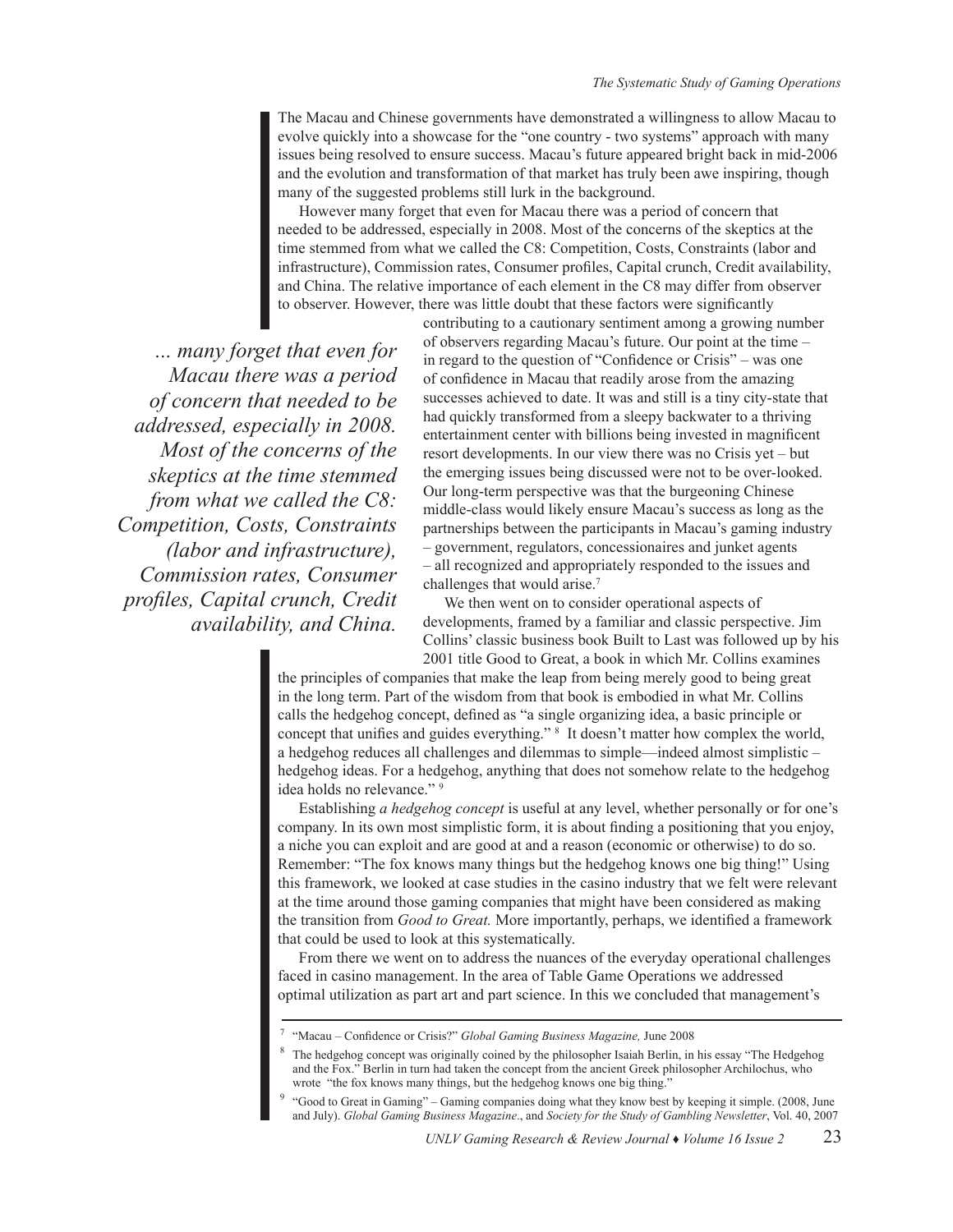manipulation of the size, shape, and congregation patterns around higher limit tables and its control over the average number of players per table at various wagering levels should allow the casino to increase profitability. This results in a management exercise that is far better than allowing a lot of potential wagering to go unharvested by being too cautious in controlling the casino floor's labor costs. As it turns out, hands

per hour and overall theoretical win are sometimes increased with fewer players per table and greater labor costs, as long as wagering levels are above certain thresholds.<sup>10</sup>

Another area that was explored involved the high volatility game of high-end Baccarat, especially in Macau and Las Vegas, where we proposed the premise that "knowledge would defeat fear." In this case, the volatility inherent in enormous wagers coupled with deep discounts to junket operators or players can be analytically understood with the basic mathematics of probability and statistics, especially the use of the normal distribution, expectations, and standard deviation analysis. There is still much to be concerned with, but volume can overcome volatility in a parallel manner to how knowledge can overcome fear. Casino management still has much to learn in this arena.<sup>11</sup>

We also undertook an effort to demystify gaming by encouraging managers to think of gaming as a commodity or alternatively as an entertainment service. There is much perceived "magic" that can take place in a casino, especially around highly ritualistic table games, but it is important from a scientific management perspective to keep most of those perceptions of magic on the players' side of the table. When the casino managers begin to think in superstitious terms, it is not only foolish; it can be downright expensive to a casino's profitability and its employees' morale.12

It is not unusual to hear casino executives speak of gaming as a unique and mysterious product. This notion also manifests itself in how casino managers think about the business of gaming. Unique, mysterious, unlike any other – these are the words often associated with the gaming business that are uttered by longterm casino managers. This is consistent with the belief that the only way to learn the business is to live the business, and see all of the unusual things that can happen on the casino floor and in the executive offices. In reality, though, gaming is just a

*There is still much to be concerned with, but volume can overcome volatility in a parallel manner to how knowledge can overcome fear. Casino management still has much to learn in this arena.* 

*It is not unusual to hear casino executives speak of gaming as a unique and mysterious product. ... In reality, though, gaming is just a business like most others: one that can benefit from analysis of its fundamental economic characteristics, and by drawing from, and applying, principles and experiences from other businesses.*

business like most others: one that can benefit from analysis of its fundamental economic characteristics, and by drawing from, and applying, principles and experiences from other businesses.

This last principle is the one on which all of these articles were really written, and the one that supports the notion that these collective individual works in fact represent a systematic study of gaming operations. As such, they somewhat accidentally formed a genesis for the development of a systematic approach to true scientific management in the casino literature, an important contributor to the future levels of sophistication that will direct the next generations of casino managers throughout the world.

The final article we published in this series looked at the emerging phenomenon of Integrated Resort casinos. Anticipating the success and likely popularity of this

<sup>10</sup> Table Games Optimal Utilization. (2008, August). *Global Gaming Business Magazine.*

<sup>11</sup> "Knowledge Should Defeat Fear" – Understanding the high stakes game of Baccarat. (2007). *Global Gaming Business Magazine.*

<sup>12</sup> Gaming as a commodity – Thinking of gaming as an entertainment service. (2008, March). *Global Gaming Business Magazine.*